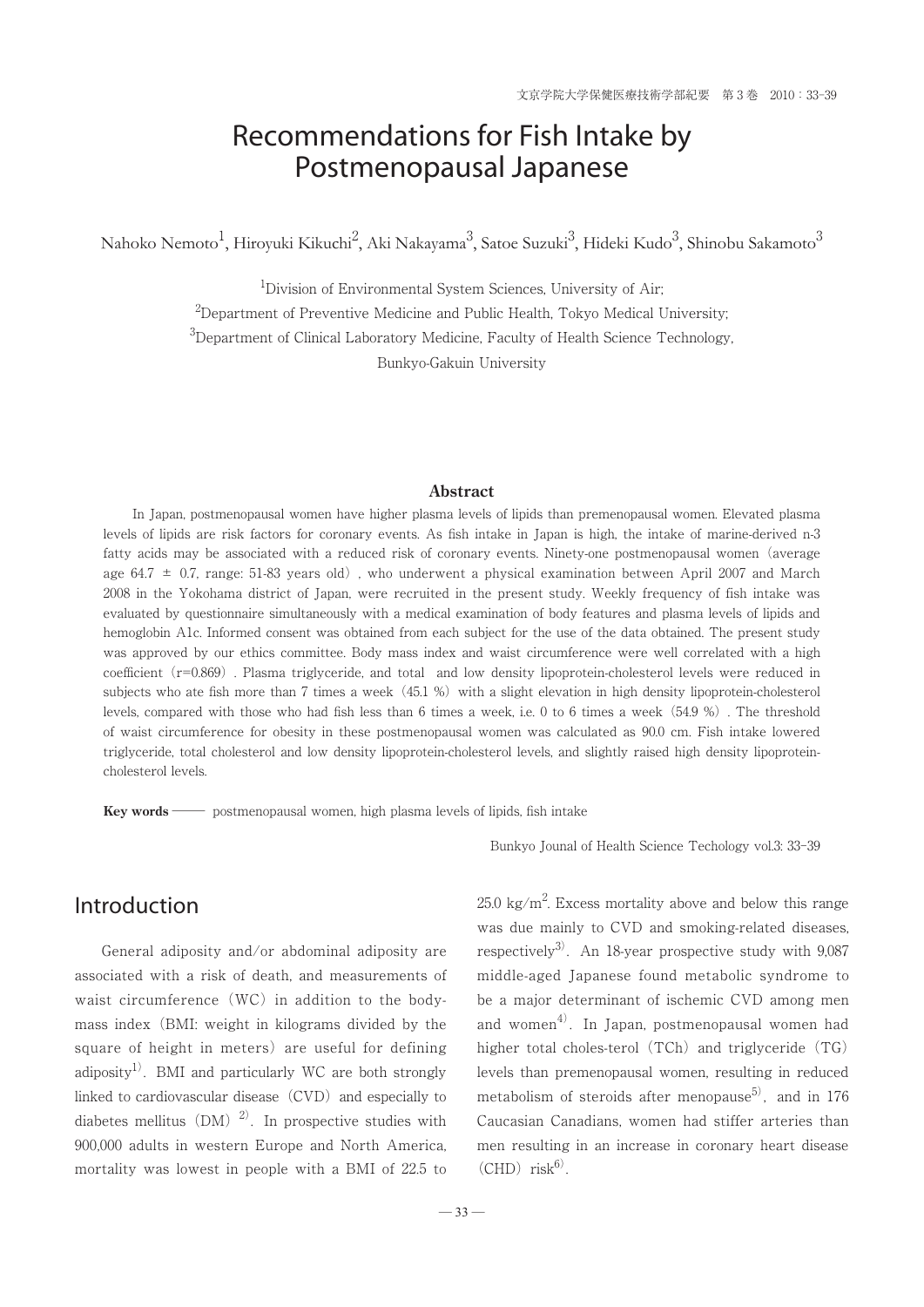Elevated levels of TG in plasma are also often, but not always, a risk factor for atherosclerotic CHD. Japan has the lowest rate of CHD among developed countries<sup>7)</sup>. As fish intake in Japan is the highest in the world, additional supplementation or intake of marine-derived n-3 fatty acids may be associated with a reduced risk of nonfatal coronary events $8-11$ ). The n-3 fatty acids are polyunsaturated fatty acids found in the oils of fish and other seafoods that, when consumed, lower TG levels and reduce the risk of cardiovascular events<sup>12)</sup>. High intakes of fish or eicosapentaenoic acid (EPA) plus docosahexaenoic acid (DHA) tended to be protective against CHD in women, but not men $^{13)}$ . Among older adults, consumption of tuna or other broiled or baked fish, but not fried fish, was associated with a lower incidence of  $CHD<sup>14</sup>$ . Obesity has been playing a more important role in the high prevalence of hypertension in Japan $^{15}$ . The intake of n-3 fatty acids was related inversely to blood pressure $^{16)}$ .

As previously reported<sup>17)</sup>, in postmenopausal Japanese women, a daily walking for more than one hour significantly reduced serum levels of TCh, but not TG. Thus, in the present study, the effect of fish intake was investigated in terms of body features and plasma levels of lipids and hemoglobin A1c in postmenopausal women who underwent a medical examination between April 2007 and March 2008 in the Yokohama district of Japan.

## Materials and Methods

Ninety-one postmenopausal Japanese (average age 64.7  $\pm$  0.7, range: 51-83 years old), who underwent a physical examination between April 2007 and March 2008 in the Yokohama district of Japan, were recruited in the present case-control study.

 Past history, present condition, body height and weight, waist circumference and blood pressure were recorded as part of a physical check-up and routine blood testing was performed. Weekly frequencies of the intake of vegetables, beans, dairy products and fish including oily fish were evaluated by questionnaire conducted simultaneously with the medical examination. In terms of nutrition, the subjects were divided into those who ate vegetables, beans, dairy products and fish less than  $6 \times 6$  times (0 to 6 times) a week, and those who did so more than 7 times a week (mostly everyday). Informed consent was obtained from each subject for the use of the data obtained. The present study was approved by our ethics committee.

All parameters were expressed as the mean  $\pm$ standard error (SEM). Statistical analyses were performed using StatView-J 4.11 of MacOSX, the unpaired t-test and a one-way analysis of variance (ANOVA). A p value of less than 0.05 was considered statistically significant.

#### Results

Mean body height and weight were  $152.3 \pm 0.6$  cm and  $52.9 \pm 0.9$  kg, respectively (Table 1). Mean WC was  $83.5 \pm 1.0$  cm. When 90.0 cm was adapted as the threshold of WC for obese females as defined by the Japanese Society of Internal Medicine in  $2005^{18}$ , the proportion of abnormal subjects was 24.2 %. The average BMI value was 22.8  $\pm$  0.3 kg/m<sup>2</sup>. The percentage of subjects with a BMI of more than 25 kg/m<sup>2</sup> was 23.1 %. When the blood pressure in elderly subjects with hypertension was more than 140/90 mmHg, the frequency of higher blood pressure was 16.5 % with or without medical treatment. There was no correlation between BMI and blood pressure. BMI and WC correlated well with a coefficient of 0.869 (WC = 2.86  $\times$  $BMI + 18.4)$  (data not shown). When the threshold of BMI for obesity was set at  $25.0 \text{ kg/m}^2$ , WC was 89.9 cm.

 In the present study, results were evaluated according to normal limits used in the Kanagawa Welfare Federation of Agricultural Cooperatives. Hypertriglyceridemia was found in 16.5 % of subjects (Table 2). Hypercholesterolemia and high levels of low density lipoprotein-cholesterol (LDL-Ch) were found in 39.6 % and 30.8 % of subjects, respectively. A high hemoglobin A1c value was found in 8.8 % of subjects.

 Plasma levels of TG and TCh were markedly reduced in subjects who ate fish more than 7 times a week, at least everyday  $(45.1 \%)$ , compared with those who had fish less than 6 times a week, i.e. 0 to 6 times a week(54.9 %) ( $p < 0.01$ ) (Figure 1). Daily intake of fish slightly increased plasma levels of high density lipoprotein-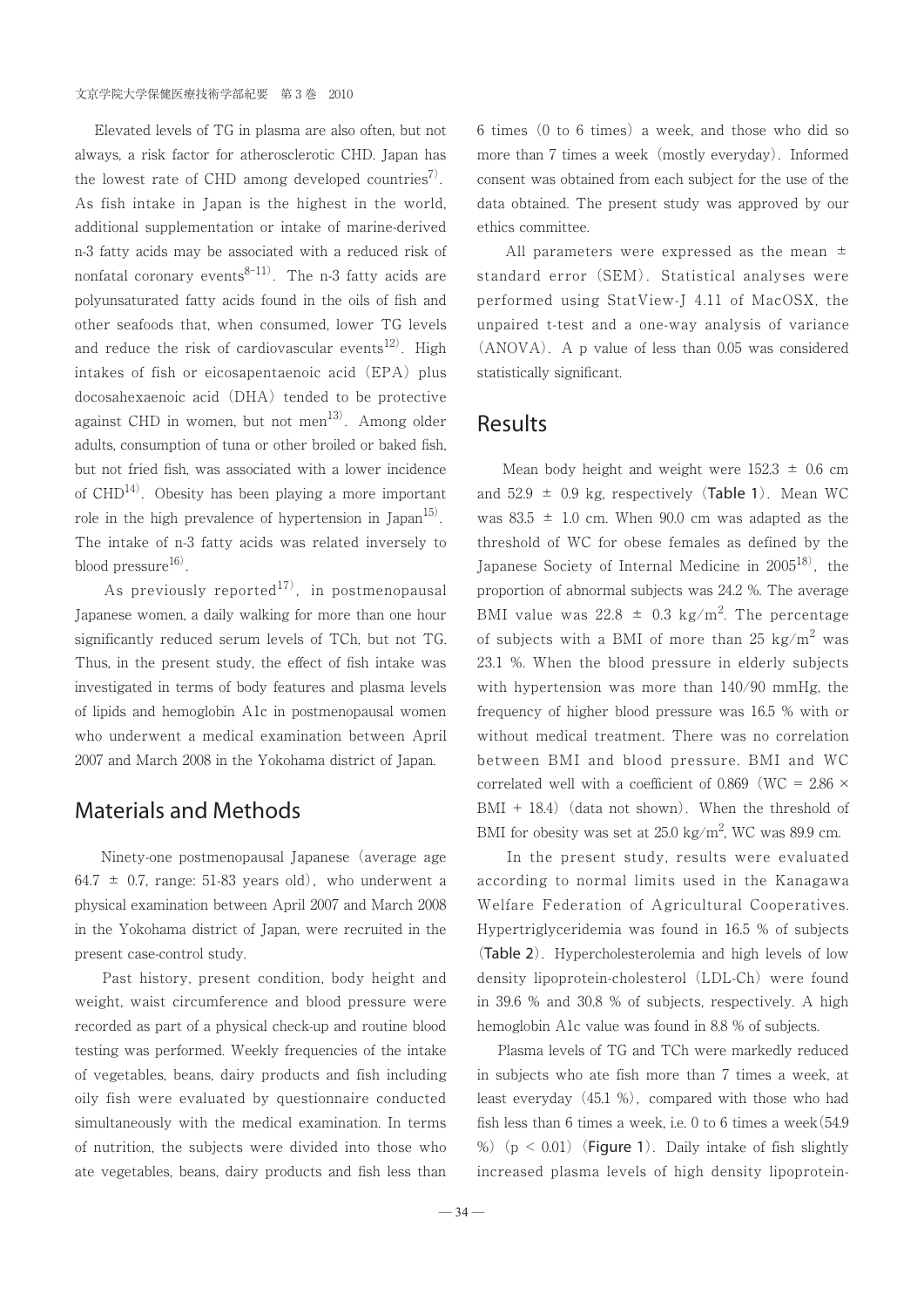| <u>picaan ci</u>                    |                 |                                              |
|-------------------------------------|-----------------|----------------------------------------------|
| $(n=91)$                            | Mean values     | No. $(\%)$ of subjects<br>with abnormalities |
| 1 Age (years old)                   | $64.7 \pm 0.7$  |                                              |
| 2 Height (cm)                       | $152.3 \pm 0.6$ |                                              |
| 3 Body weight (kg)                  | $52.9 \pm 0.9$  |                                              |
| 4 Waist circumference (cm)          | $83.5 \pm 1.0$  | $22(24.2\%)$                                 |
| 5 Body mass index $(BMI)$ $(kg/m2)$ | $22.8 \pm 0.3$  | 21 (23.1 %)                                  |
| 6 Systolic pressure $(mmHg)$        | $123.6 \pm 1.7$ | 15 (16.5 %)                                  |
| 7 Diastolic pressure (mmHg)         | $73.1 \pm 1.0$  | $2(2.2\%)$                                   |

Table 1 Age, height, body weight, waist circumference, body mass index and blood pressure.

Data are the mean  $\pm$  SEM.

Normal limits used in the present study:

1)Waist circumference: less than 90.0 cm

2) Body mass index: less than  $25.0 \text{ kg/m}^2$ 

3) Blood pressure: less than  $140/90$  mmHg

| Table 2 Plasma levels of lipids and hemoglobin A1c |  |  |
|----------------------------------------------------|--|--|
|----------------------------------------------------|--|--|

|                                                | Mean values     | No. $(\%)$ of subjects |
|------------------------------------------------|-----------------|------------------------|
|                                                |                 | with abnormalities     |
| Triglyceride $(mg/dl)$                         | $106.9 \pm 5.0$ | $15(16.5\%)$           |
| Total cholesterol $(mg/dl)$                    | $210.6 \pm 2.8$ | $36(39.6\%)$           |
| High density lipoprotein-cholesterol $(mg/dl)$ | $64.2 \pm 1.7$  | $2(2.2\%)$             |
| Low density lipoprotein-cholesterol $(mg/dl)$  | $126.0 \pm 3.2$ | 28 (30.8 %)            |
| Hemoglobin A1 $c$ $(\%)$                       | $5.42 \pm 0.06$ | $8(8.8\%)$             |
| Data are the mean $\pm$ SEM.                   |                 |                        |

 Normal limits used in the present study: Triglyceride:  $50 \text{ to } 149 \text{ (mg/dl)}$ Total cholesterol: 150 to 219  $(mg/dl)$ High density lipoprotein-cholesterol: 40 to 77  $(mg/dl)$ Low density lipoprotein-cholesterol: 70 to 139  $(mg/dl)$ Hemoglobin A1c: less than 5.8(%)

cholesterol (HDL-Ch) ( $p < 0.05$ ) and decreased LDL-Ch levels, compared with the consumption of fish less than 6 times a week. The intake of vegetables, beans and dairy products did not affect the plasma levels of lipids (data not shown). There was no correlation between fish consumption and blood pressure in the present study(data not shown).

### **Discussion**

In 2005, the International Diabetes Federation (IDF) released a definition of metabolic syndrome<sup>19)</sup>, i.e. central (abdominal) obesity with a WC of more than  $94 \text{ cm}$ and 80 cm in men and women, respectively, plus any

two of the following four factors:  $1)$  a raised TG level, 2) a reduced HDL-Ch level, 3) hypertension, and 4) a raised fasting plasma glucose level or type 2 diabetes. Also in 2005, the Japanese Society of Internal Medicine proposed a "Definition and diagnostic standard for metabolic syndrome"<sup>18)</sup>, i.e. central abdominal adiposity with a WC of more than 85 cm and 90 cm in men and women, respectively, or an abdominal adipose area of more than  $100 \text{ cm}^2$  in both genders, plus any two of the following three factors:  $1)$  a raised TG level or reduced HDL-Ch level, 2) a raised fasting plasma glucose level, and 3) hypertension. However, it was reported that the number of metabolic syndrome components [modified criteria of "Adult Treatment Panel (ATP) III of the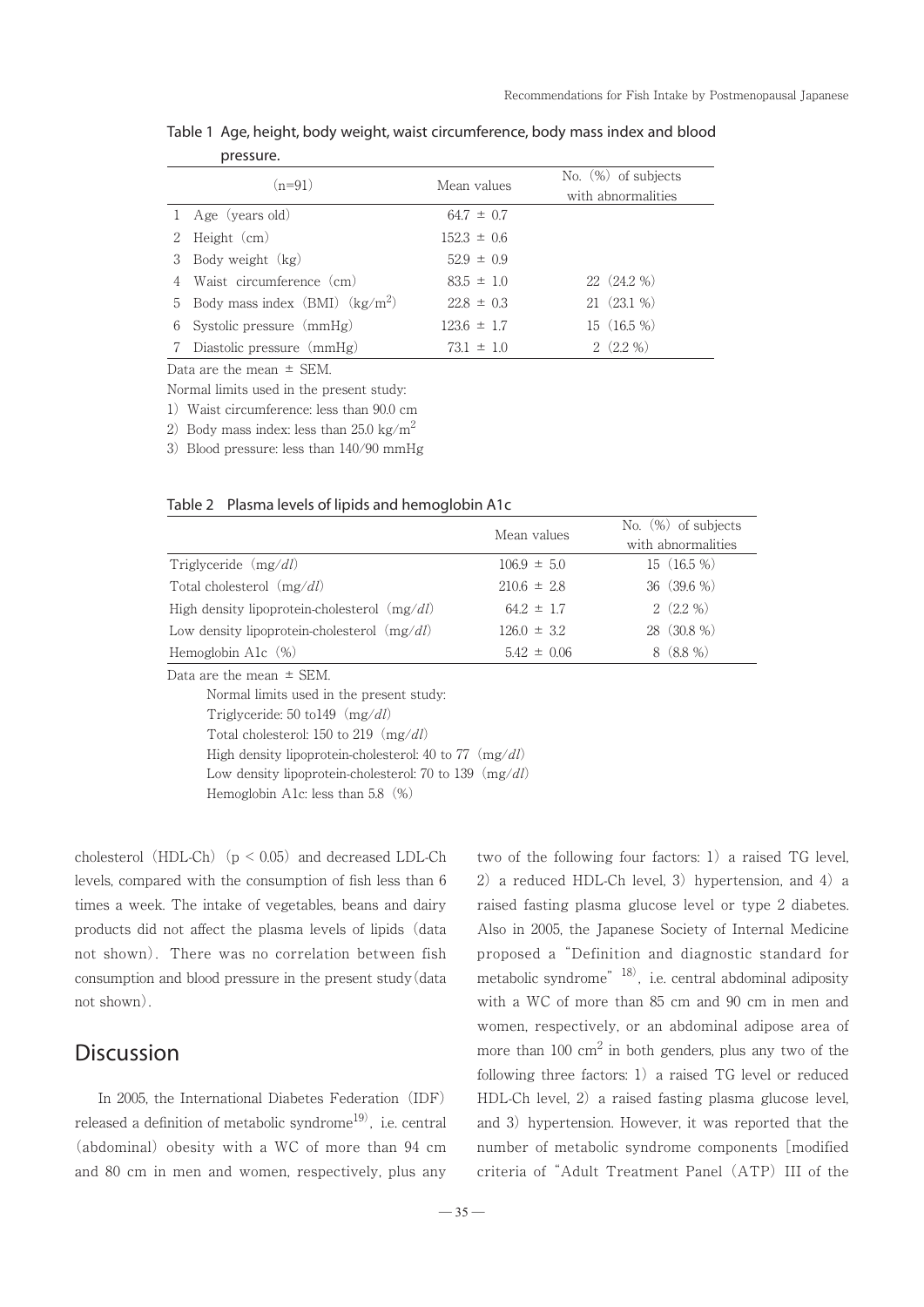

#### Figure 1 Weekly frequency of fish intake

A: upper figure

TG (left bars): triglyceride  $(mg/dl)$  and TCh (right bars): total cholesterol  $(mg/dl)$ B: lower figure

HDL-Ch (left bars): high density lipoprotein-cholesterol (mg/dl) and LDL-Ch (right bars): low density lipoprotein-cholesterol (mg/dl)

Upper white bar: subjects who consume fish less than  $6$  times (none to  $6$  times) / week. Lower gray bar: subjects who consume fish more than 7 times/ week.

Data are the mean  $\pm$  S.E.M.

 \*\*and \*Significantly different from that in the subjects who consume fish less than 6 times/ week at p < 0.01 and 0.05, respectively.

National Cholesterol Education Program (NCEP)<sup>20)</sup>"] was more strongly associated with the incidence of CVD than essential criteria (Japanese criteria) for abdomi-nal obesity in a general urban Japanese population $^{18}$ .

 In the present study, the effect of fish intake was investigated in terms of body features and plasma levels of lipids and hemoglobin A1c for DM in healthy postmenopausal women. When the threshold for obesity in Japanese females was a WC of 90.0 cm, 24.2 % of subjects had abnormalities. BMI and WC were well correlated with a coefficient of 0.869. When the threshold for obesity was a BMI of 25 kg/m<sup>2</sup>, WC was 89.9 cm.

Thus, the threshold of WC for obesity in Japanese females may be around 90.0 cm, the diagnostic standard defined by the Japanese Society of Internal Medicine in  $2005^{18}$ . There are few people in Japan who do not eat any fish. Daily intake of fish lowered the plasma levels of TG, TCh and LDL-Ch, though HDL-Ch levels in plasma were slightly elevated. Although mean values for TG, TCh, LDL-Ch and HDL-Ch were within normal limits, the subjects with high TG concentrations accounted for 16.5 %, and the subjects with high TCh and/or LDL-Ch concentrations, 30 to 40 %, of the total. However, fish consumption did not affect blood pressure in the present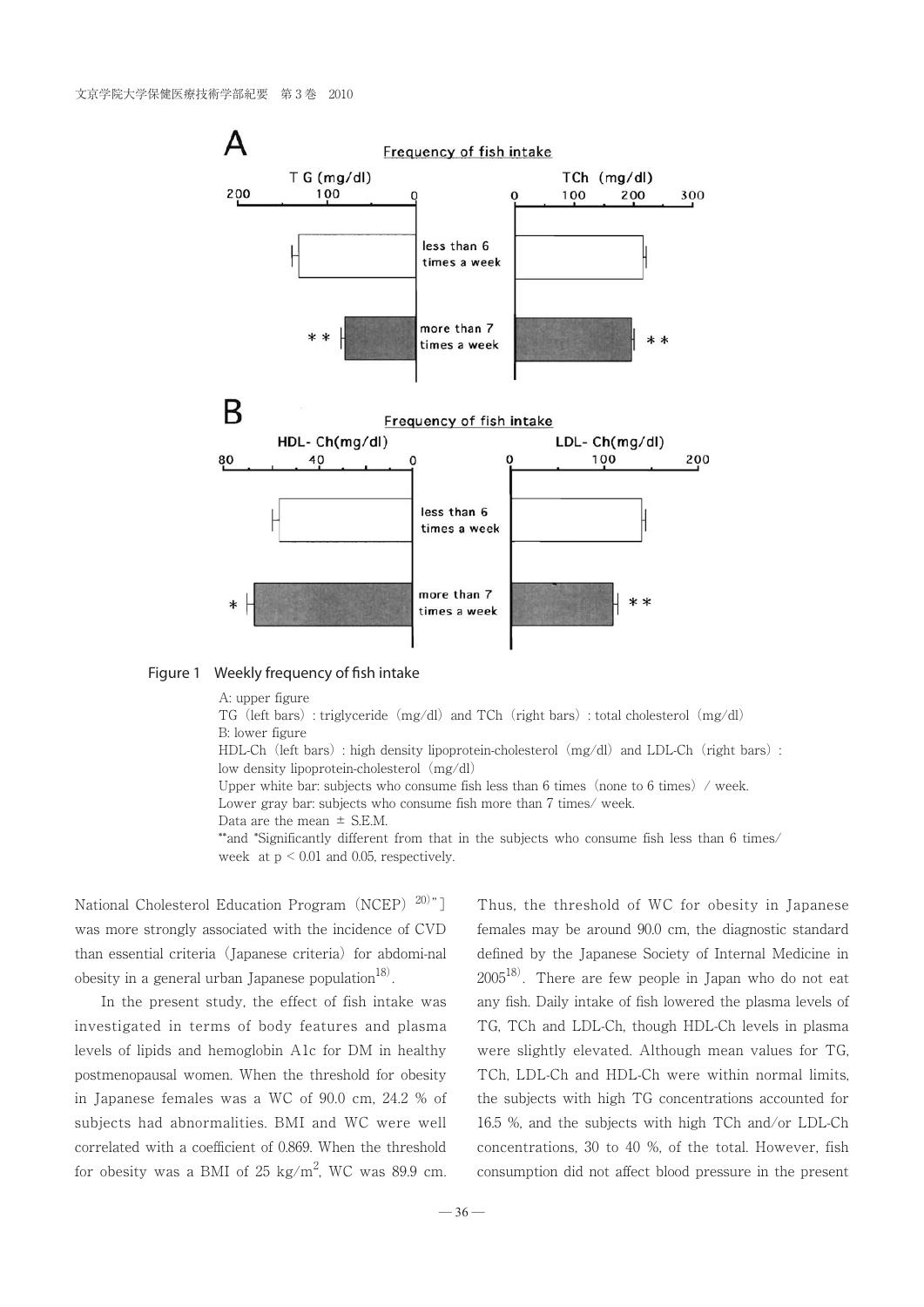Recommendations for Fish Intake by Postmenopausal Japanese

study.

 The American Heart Association has recommended consuming 2 fish meals (preferably oily fish) per week, which results in an intake of 400-500 mg DHA +  $EPA$ day, though improved data are required to determine dietary intake values or ratios among EPA, DHA, and  $EPA + DHA^{21-23}$ . The Japan Eicosapentaenoic acid Lipid Interventions Study, a randomized trial of 18,645 Japanese that examined the effectiveness of 1.8 g of EPA per day plus a statin in reducing CHD rates, reported that, after a follow-up of 4.5 years, the hazard ratio in the EPA versus control groups was 0.81(95 % CI: 0.68 to 0.96) for nonfatal coronary events<sup>10)</sup>. The Japan Public Health Center-Based Study, a 10-year prospective cohort study of 41,578 middle-aged Japanese, reported that dietary intake of marine-derived n-3 fatty acids has significant inverse associations with nonfatal coronary events $^{11}$ . As previously reported<sup>24)</sup>, plasma levels of TCh, free TCh and phospholipids were in-creased by feeding a high-fat diet in mice. However, supplementation with EPA markedly lowered plasma levels of TCh, free TCh, phospholipids and TG in mice fed a high-fat diet.

 In conclusion, it was suggested that daily intake of fish lowered plasma levels of TG, TCh and LDL-Ch and slightly raised plasma HDL-Ch levels. Daily intake of fish could be recommended for postmenopausal women with high plasma levels of lipids.

### Competing interests

 The authors declare that they have no competing interests.

# Authors' contributions

 NEM made substantial contributions to the study's conception and the analysis of the data, carried out the medical examinations at Yokohama, and was involved in drafting the manuscript. KIK performed the statistical analysis. NAK, SUZ and KUD participated in drafting the manuscript. SAK conceived of the study, participated in its design and coordination, and helped to draft the manuscript. All authors read and approved the final draft.

## Acknowledgement

 The authors express their cordial thanks to Assistant professor Shuji Sassa from Medical Research Institute, Tokyo Medical and Dental University for discussions and advice in the present field research.

### References

- 1) Pischon T, Boeing H, Hoffmann K, et al. General and abdominal adiposity and risk of death in Europe. N Engl J Med 2008; 359 (20): 2105-20.
- 2) Balkau B, Deanfield JE, Desprese JP, et al. International day for the evaluation abdominal obesity  $(IDEA)$ : a study of waist circumference, cardiovascular disease, and diabetes mellitus in 168,000 primary care patients in 63 countries. Circulation 2007; 116(17):1942-51.
- 3) Whitlock G, Lewington S, Sherliker P, et al. Body-mass index and cause-specific mortality in 900 000 adults: collaborative analyses of 57 prospective studies. Lancet 2009: 373 (9669): 1083-96.
- 4) Iso H, Sato S, Kitamura A, et al. Metabolic syndrome and the risk of ischemic heart disease and stroke among Japanese men and women. Stroke 2007; 38(6): 1744-51.
- 5) Karita K, Yamanouchi Y, Takano T, Oku J, Kisaki T, Yano E. Associations of blood selenium and serum lipid levels in Japanese premenopausal and postmenopausal women. Menopause 2008; 15: 119-24.
- 6) Noon JP, Trischuk TC, Gaucher SA, Galante S, Scott RL. The effect of age and gender on arterial stiffness in healthy Caucasian Canadians. J Clin Nurs 2008; 17: 2311-7.
- 7) Verschuren WM, Jacobs DR, Bloemberg BP, et al. Serum total cholesterol and long-term coronary heart disease mortality in different cultures Twenty-fiveyear follow-up of the seven countries study. JAMA 1995; 274: 131-6.
- 8) Sekikawa H, Ueshima H, Kadowaki T, et al. Less subclinical atherosclerosis in Japanese men in Japan than in white men in the United States in the post-World War II birth cohort. Am J Epidemiol 2007; 165: 617-24.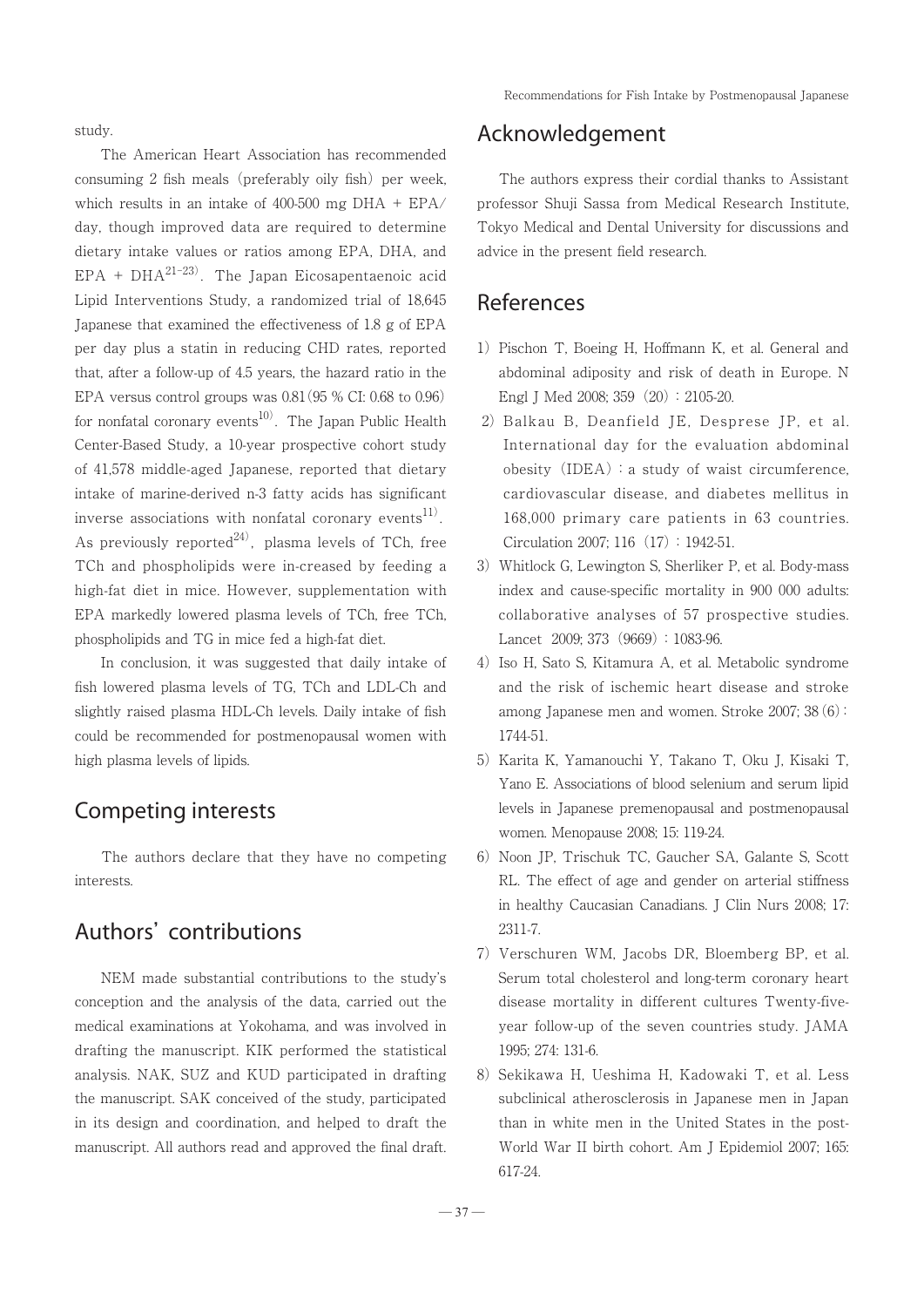- 9) Zhang J, Sasaki S, Amano K, Kesteloot H. Fish consumption and mortality from all causes, ischemic heart disease, and stroke: an ecological study. Prev Med 1999; 28: 520-9.
- 10) Yokoyama M, Origasa H, Matsuzaki M, et al. Effects of eicosapentaenoic acid on major coronary events in hypercholesterolaemic patients (JELIS): a randomized open-label, blinded endpoint analysis. Lancet 2007; 369: 1090-8.
- 11) Iso H, Kobayashi M, Ishihara J, et al. Intake of fish and n3 fatty acids and risk of coronary heart disease among Japanese: the Japan Public Health Centerbased (JPHC) Study Cohort I. Circulation 2006; 113: 195-202.
- 12) Bays H. Rationale for prescription omega-3-acid ethyl ester therapy for hypertriglycerid-emia: a primer for clinicians. Drugs Today (Barc)  $2008$ ; 44 $(3)$ : 205-46.
- 13) Dijkstra SC, Brouwer IA, van Rooij FJ, Hofman A, Witteman JC, Geleijnse JM. Intake of very long chain n-3 fatty acids from fish and the incidence of heart failure: the Rotterdam Study. Eur J Heart Fail 2009;  $11(10):922-8.$
- 14) Mozaffarian D, Bryson CL, Lemaitre RN, Burke GL, Siscovick DS. Fish intake and risk of incident heart failure. J Am Coll Cardiol 2005; 45 (12): 2015-21.
- 15) Nakamura K, Okamura T, Hayakawa T, et al. The proportion of individuals with obesity-induced hypertensions among total hypertensives in a general Japanese population: NIPPON DATA80, 90. Eur J Epidemiol 2007; 22 $(10):691-8$ .
- 16) Ueshima H, Stamler J, Elliott P, et al. Food omega-3 fatty acid intake of individuals (total, linolenic acid, long-chain) and their blood pressure: INTERMAP study. Hypertension 2007; 50 (2): 313-9.
- 17) Nemoto N, Kawamura M, Okabe H, Kikuchi H, Itoh M, Sakamoto S. Recommendation of a daily walking for more than one hour in postmenopausal Japanese women. Med Postgraduates  $2010$ : 48 $(1):51-5$ .
- 18) Kokubo Y, Okamura T, Yoshimasa Y, et al. Impact of metabolic syndrome components on the incidence of cardiovascular disease in a general urban Japanese population: the Suita study. Hypertens Res 2008; 31  $(11): 2027-35.$
- 19) The International Diabetes Federation (IDF) consensus worldwide definition of the metabolic syndrome. http://www.idf.org/home/index 2005.
- 20) Executive summary of the third report of the national cholesterol education program(NCEP) Expert panel on detection, evaluation, and treatment of high blood cholesterol in adults(Adult Treatment Panel III). JAMA 2001; 285: 2486-97.
- 21) Akabas SR, Deckelbaum RJ. Summary of a workshop on n-3 fatty acids: current status of recommendations and future directions. Am J Clin Nutr 2006; 83  $(suppl): 1536S-8S.$
- 22) Gebauer SK, Psota TL, Harris WS, Kris-Etherton PM. n-3 fatty acid dietery recommendations and food sources to achieve essentiality and cardiovascular benefits. Am J Clin Nutr 2006; 83(suppl): 1526S-35S.
- 23) Kris-Etherton PM, Harris WS, Appel LJ. Fish consumption, fish oil, omega-3 fatty acids, and cardiovascular disease. Circulation 2002; 106: 2747-57.
- 24) Nemoto N, Suzuki S, Kikuchi H, Okabe H, Sassa S, Sakamoto S. Ethyl-eicosapen-taenoic acid reduces liver lipids and lowers plasma levels of lipids in mice fed a high-fat diet. in vivo 2009; 23: 685-90.